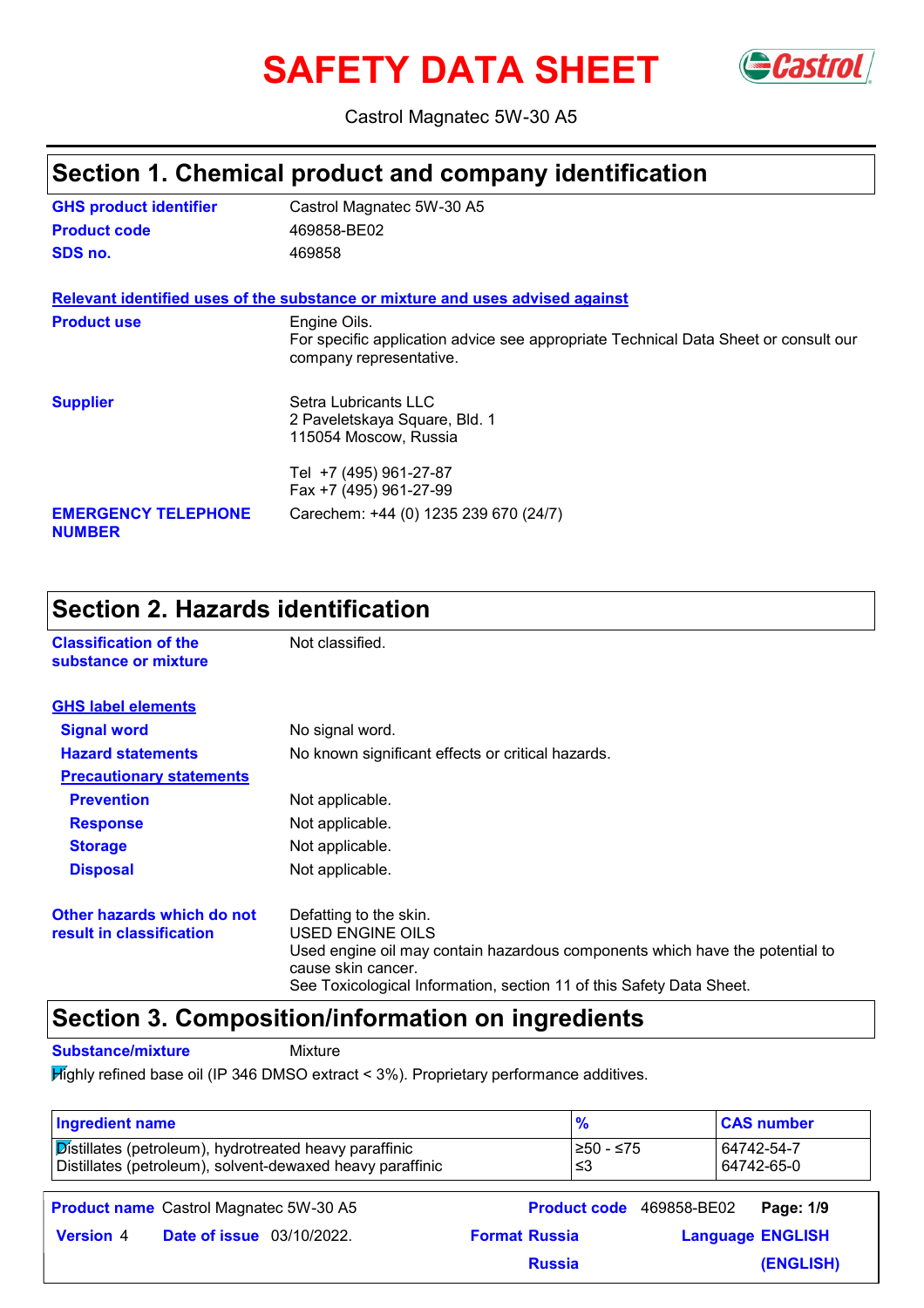### **Section 3. Composition/information on ingredients**

**There are no additional ingredients present which, within the current knowledge of the supplier and in the concentrations applicable, are classified as hazardous to health or the environment and hence require reporting in this section.**

**Occupational exposure limits, if available, are listed in Section 8.**

### **Section 4. First aid measures**

| <b>Description of necessary first aid measures</b> |                                                                                                                                                                                                                                                     |
|----------------------------------------------------|-----------------------------------------------------------------------------------------------------------------------------------------------------------------------------------------------------------------------------------------------------|
| <b>Inhalation</b>                                  | In case of inhalation of decomposition products in a fire, symptoms may be delayed.<br>If inhaled, remove to fresh air. The exposed person may need to be kept under<br>medical surveillance for 48 hours. Get medical attention if symptoms occur. |
| <b>Ingestion</b>                                   | Do not induce vomiting unless directed to do so by medical personnel. Get medical<br>attention if symptoms occur.                                                                                                                                   |
| <b>Skin contact</b>                                | Wash skin thoroughly with soap and water or use recognised skin cleanser.<br>Remove contaminated clothing and shoes. Wash clothing before reuse. Clean<br>shoes thoroughly before reuse. Get medical attention if symptoms occur.                   |
| <b>Eye contact</b>                                 | In case of contact, immediately flush eyes with plenty of water for at least 15<br>minutes. Eyelids should be held away from the eyeball to ensure thorough rinsing.<br>Check for and remove any contact lenses. Get medical attention.             |
|                                                    | Most important symptoms/effects, acute and delayed                                                                                                                                                                                                  |
|                                                    | See Section 11 for more detailed information on health effects and symptoms.                                                                                                                                                                        |
|                                                    | <u>luglication of immediate medical attention and onesial treatment needed. If necessary</u>                                                                                                                                                        |

#### **Protection of first-aiders** No action shall be taken involving any personal risk or without suitable training. **Notes to physician** In case of inhalation of decomposition products in a fire, symptoms may be delayed. The exposed person may need to be kept under medical surveillance for 48 hours. Treatment should in general be symptomatic and directed to relieving any effects. **Specific treatments** No specific treatment. **Indication of immediate medical attention and special treatment needed, if necessary**

### **Section 5. Firefighting measures**

| <b>Extinguishing media</b>                               |                                                                                                                                                                                                   |
|----------------------------------------------------------|---------------------------------------------------------------------------------------------------------------------------------------------------------------------------------------------------|
| <b>Suitable extinguishing</b><br>media                   | In case of fire, use foam, dry chemical or carbon dioxide extinguisher or spray.                                                                                                                  |
| <b>Unsuitable extinguishing</b><br>media                 | Do not use water jet.                                                                                                                                                                             |
| <b>Specific hazards arising</b><br>from the chemical     | In a fire or if heated, a pressure increase will occur and the container may burst.                                                                                                               |
| <b>Hazardous thermal</b><br>decomposition products       | Combustion products may include the following:<br>carbon oxides (CO, CO <sub>2</sub> ) (carbon monoxide, carbon dioxide)<br>nitrogen oxides (NO, NO <sub>2</sub> etc.)                            |
| <b>Special protective actions</b><br>for fire-fighters   | Promptly isolate the scene by removing all persons from the vicinity of the incident if<br>there is a fire. No action shall be taken involving any personal risk or without<br>suitable training. |
| <b>Special protective</b><br>equipment for fire-fighters | Fire-fighters should wear positive pressure self-contained breathing apparatus<br>(SCBA) and full turnout gear.                                                                                   |

| <b>Product name</b> Castrol Magnatec 5W-30 A5 |                                  |                      | <b>Product code</b> 469858-BE02 | Page: 2/9 |
|-----------------------------------------------|----------------------------------|----------------------|---------------------------------|-----------|
| <b>Version 4</b>                              | <b>Date of issue</b> 03/10/2022. | <b>Format Russia</b> | <b>Language ENGLISH</b>         |           |
|                                               |                                  | <b>Russia</b>        |                                 | (ENGLISH) |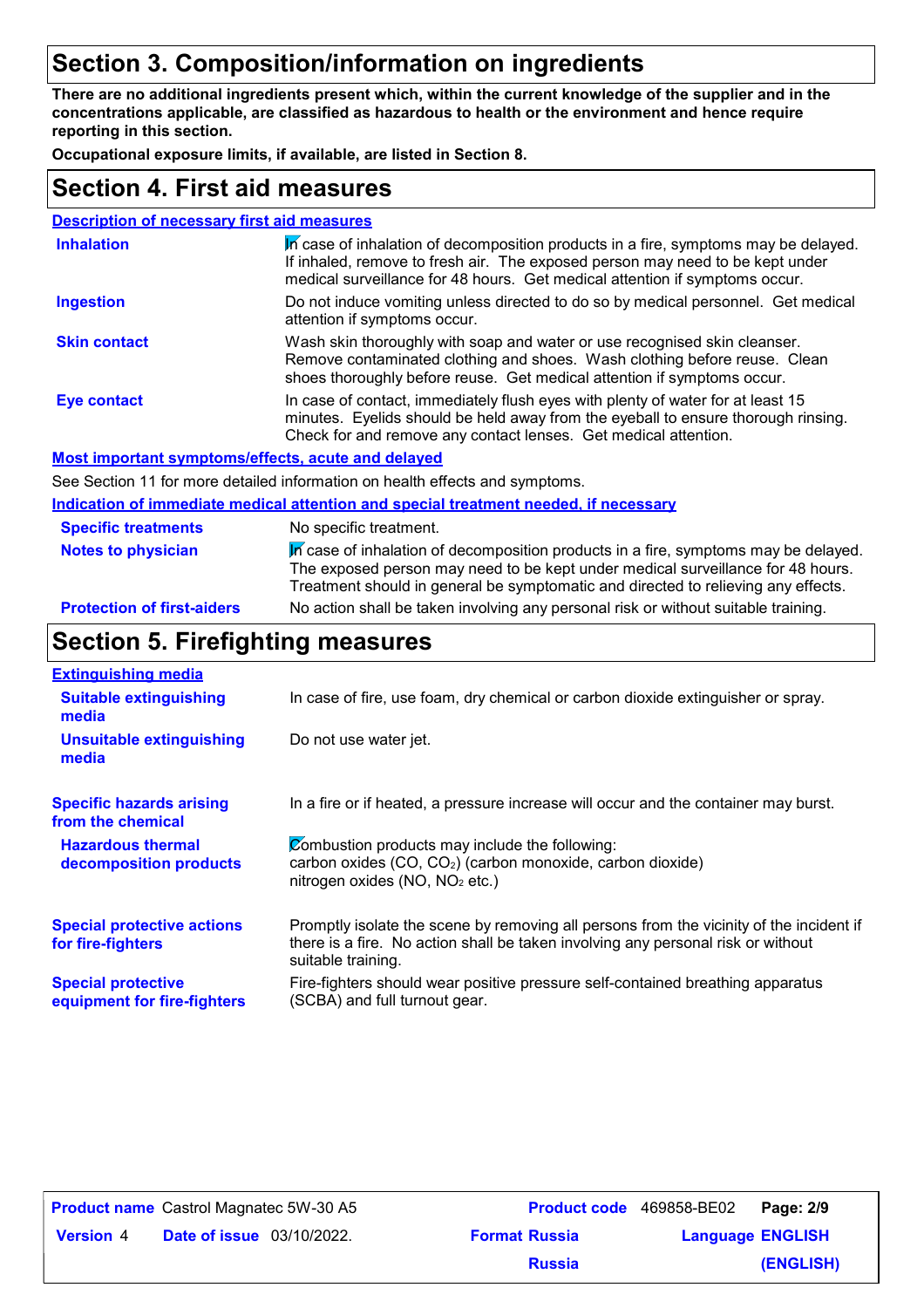### **Section 6. Accidental release measures**

|                                                             | <b>Personal precautions, protective equipment and emergency procedures</b>                                                                                                                                                                                                                                                                                                                         |
|-------------------------------------------------------------|----------------------------------------------------------------------------------------------------------------------------------------------------------------------------------------------------------------------------------------------------------------------------------------------------------------------------------------------------------------------------------------------------|
| For non-emergency<br>personnel                              | No action shall be taken involving any personal risk or without suitable training.<br>Evacuate surrounding areas. Keep unnecessary and unprotected personnel from<br>entering. Do not touch or walk through spilt material. Put on appropriate personal<br>protective equipment. Floors may be slippery; use care to avoid falling.                                                                |
| For emergency responders                                    | If specialised clothing is required to deal with the spillage, take note of any<br>information in Section 8 on suitable and unsuitable materials. See also the<br>information in "For non-emergency personnel".                                                                                                                                                                                    |
| <b>Environmental precautions</b>                            | Avoid dispersal of spilt material and runoff and contact with soil, waterways, drains<br>and sewers. Inform the relevant authorities if the product has caused environmental<br>pollution (sewers, waterways, soil or air).                                                                                                                                                                        |
| <b>Methods and material for containment and cleaning up</b> |                                                                                                                                                                                                                                                                                                                                                                                                    |
| <b>Small spill</b>                                          | Stop leak if without risk. Move containers from spill area. Absorb with an inert<br>material and place in an appropriate waste disposal container. Dispose of via a<br>licensed waste disposal contractor.                                                                                                                                                                                         |
| <b>Large spill</b>                                          | Stop leak if without risk. Move containers from spill area. Prevent entry into sewers,<br>water courses, basements or confined areas. Contain and collect spillage with non-<br>combustible, absorbent material e.g. sand, earth, vermiculite or diatomaceous earth<br>and place in container for disposal according to local regulations. Dispose of via a<br>licensed waste disposal contractor. |

### **Section 7. Handling and storage**

#### **Precautions for safe handling**

| <b>Protective measures</b>                                                       | Put on appropriate personal protective equipment (see Section 8).                                                                                                                                                                                                                                                                                                                                                                                                                                                                                                                              |
|----------------------------------------------------------------------------------|------------------------------------------------------------------------------------------------------------------------------------------------------------------------------------------------------------------------------------------------------------------------------------------------------------------------------------------------------------------------------------------------------------------------------------------------------------------------------------------------------------------------------------------------------------------------------------------------|
| <b>Advice on general</b><br>occupational hygiene                                 | Eating, drinking and smoking should be prohibited in areas where this material is<br>handled, stored and processed. Wash thoroughly after handling. Remove<br>contaminated clothing and protective equipment before entering eating areas. See<br>also Section 8 for additional information on hygiene measures.                                                                                                                                                                                                                                                                               |
| <b>Conditions for safe storage,</b><br>including any<br><b>incompatibilities</b> | Store in accordance with local regulations. Store in original container protected<br>from direct sunlight in a dry, cool and well-ventilated area, away from incompatible<br>materials (see Section 10) and food and drink. Keep container tightly closed and<br>sealed until ready for use. Store and use only in equipment/containers designed for<br>use with this product. Containers that have been opened must be carefully resealed<br>and kept upright to prevent leakage. Do not store in unlabelled containers. Use<br>appropriate containment to avoid environmental contamination. |
| <b>Not suitable</b>                                                              | Prolonged exposure to elevated temperature                                                                                                                                                                                                                                                                                                                                                                                                                                                                                                                                                     |
|                                                                                  |                                                                                                                                                                                                                                                                                                                                                                                                                                                                                                                                                                                                |

### **Section 8. Exposure controls/personal protection**

#### **Control parameters**

| <b>Occupational exposure limits</b> |  |
|-------------------------------------|--|
| None.                               |  |

**Appropriate engineering controls** Provide exhaust ventilation or other engineering controls to keep the relevant airborne concentrations below their respective occupational exposure limits. All activities involving chemicals should be assessed for their risks to health, to ensure exposures are adequately controlled. Personal protective equipment should only be considered after other forms of control measures (e.g. engineering controls) have been suitably evaluated. Personal protective equipment should conform to appropriate standards, be suitable for use, be kept in good condition and properly maintained.

| <b>Product name</b> Castrol Magnatec 5W-30 A5 |                                  |  | <b>Product code</b> 469858-BE02   Page: 3/9 |                         |           |
|-----------------------------------------------|----------------------------------|--|---------------------------------------------|-------------------------|-----------|
| <b>Version 4</b>                              | <b>Date of issue</b> 03/10/2022. |  | <b>Format Russia</b>                        | <b>Language ENGLISH</b> |           |
|                                               |                                  |  | <b>Russia</b>                               |                         | (ENGLISH) |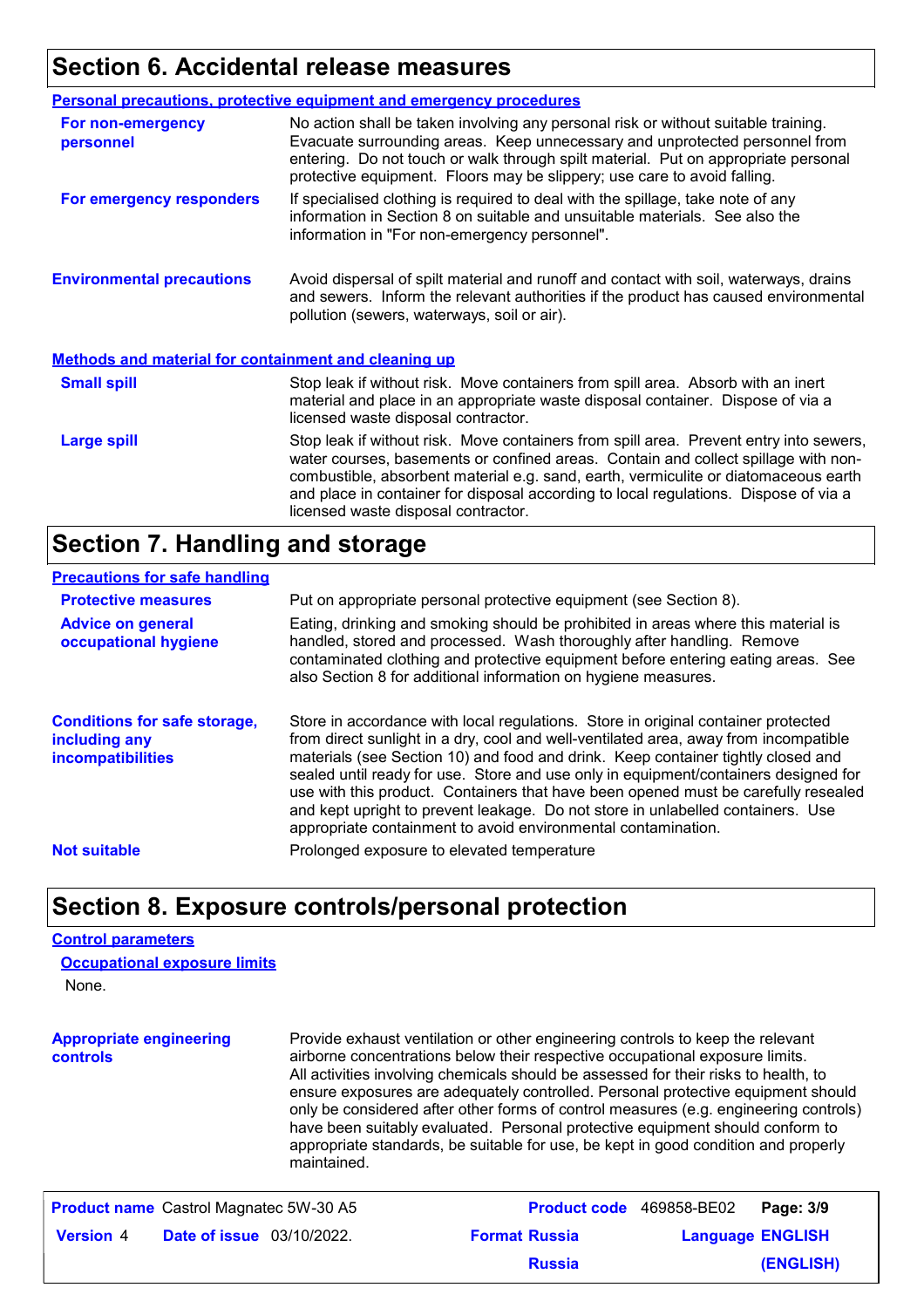### **Section 8. Exposure controls/personal protection**

|                                                  | Your supplier of personal protective equipment should be consulted for advice on<br>selection and appropriate standards. For further information contact your national<br>organisation for standards.<br>The final choice of protective equipment will depend upon a risk assessment. It is<br>important to ensure that all items of personal protective equipment are compatible.                                                                                                                                                                                                                                                                                                                                                                                                              |
|--------------------------------------------------|-------------------------------------------------------------------------------------------------------------------------------------------------------------------------------------------------------------------------------------------------------------------------------------------------------------------------------------------------------------------------------------------------------------------------------------------------------------------------------------------------------------------------------------------------------------------------------------------------------------------------------------------------------------------------------------------------------------------------------------------------------------------------------------------------|
| <b>Environmental exposure</b><br><b>controls</b> | Emissions from ventilation or work process equipment should be checked to ensure<br>they comply with the requirements of environmental protection legislation. In some<br>cases, fume scrubbers, filters or engineering modifications to the process<br>equipment will be necessary to reduce emissions to acceptable levels.                                                                                                                                                                                                                                                                                                                                                                                                                                                                   |
| <b>Individual protection measures</b>            |                                                                                                                                                                                                                                                                                                                                                                                                                                                                                                                                                                                                                                                                                                                                                                                                 |
| <b>Hygiene measures</b>                          | Wash hands, forearms and face thoroughly after handling chemical products, before<br>eating, smoking and using the lavatory and at the end of the working period.<br>Appropriate techniques should be used to remove potentially contaminated clothing.<br>Wash contaminated clothing before reusing. Ensure that eyewash stations and<br>safety showers are close to the workstation location.                                                                                                                                                                                                                                                                                                                                                                                                 |
| <b>Eye/face protection</b>                       | Safety glasses with side shields.                                                                                                                                                                                                                                                                                                                                                                                                                                                                                                                                                                                                                                                                                                                                                               |
| <b>Skin protection</b>                           |                                                                                                                                                                                                                                                                                                                                                                                                                                                                                                                                                                                                                                                                                                                                                                                                 |
| <b>Hand protection</b>                           | Wear protective gloves if prolonged or repeated contact is likely. Wear chemical<br>resistant gloves. Recommended: Nitrile gloves. The correct choice of protective<br>gloves depends upon the chemicals being handled, the conditions of work and use,<br>and the condition of the gloves (even the best chemically resistant glove will break<br>down after repeated chemical exposures). Most gloves provide only a short time of<br>protection before they must be discarded and replaced. Because specific work<br>environments and material handling practices vary, safety procedures should be<br>developed for each intended application. Gloves should therefore be chosen in<br>consultation with the supplier/manufacturer and with a full assessment of the<br>working conditions. |
| <b>Body protection</b>                           | Use of protective clothing is good industrial practice.<br>Personal protective equipment for the body should be selected based on the task<br>being performed and the risks involved and should be approved by a specialist<br>before handling this product.<br>Cotton or polyester/cotton overalls will only provide protection against light<br>superficial contamination that will not soak through to the skin. Overalls should be<br>laundered on a regular basis. When the risk of skin exposure is high (e.g. when<br>cleaning up spillages or if there is a risk of splashing) then chemical resistant aprons<br>and/or impervious chemical suits and boots will be required.                                                                                                           |
| <b>Respiratory protection</b>                    | In case of insufficient ventilation, wear suitable respiratory equipment.<br>The correct choice of respiratory protection depends upon the chemicals being<br>handled, the conditions of work and use, and the condition of the respiratory<br>equipment. Safety procedures should be developed for each intended application.<br>Respiratory protection equipment should therefore be chosen in consultation with<br>the supplier/manufacturer and with a full assessment of the working conditions.                                                                                                                                                                                                                                                                                           |

### **Section 9. Physical and chemical properties**

The conditions of measurement of all properties are at standard temperature and pressure unless otherwise indicated.

| <b>Physical state</b>                                             | Liquid.         |
|-------------------------------------------------------------------|-----------------|
| <b>Colour</b>                                                     | Amber. [Light]  |
| <b>Odour</b>                                                      | Not available.  |
| <b>Odour threshold</b>                                            | Not available.  |
| рH                                                                | Not applicable. |
| <b>Melting point</b>                                              | Not available.  |
| <b>Boiling point, initial boiling</b><br>point, and boiling range | Not available.  |

| <b>Product name</b> Castrol Magnatec 5W-30 A5 |                                  |                      | <b>Product code</b> 469858-BE02   Page: 4/9 |           |
|-----------------------------------------------|----------------------------------|----------------------|---------------------------------------------|-----------|
| <b>Version 4</b>                              | <b>Date of issue</b> 03/10/2022. | <b>Format Russia</b> | <b>Language ENGLISH</b>                     |           |
|                                               |                                  | <b>Russia</b>        |                                             | (ENGLISH) |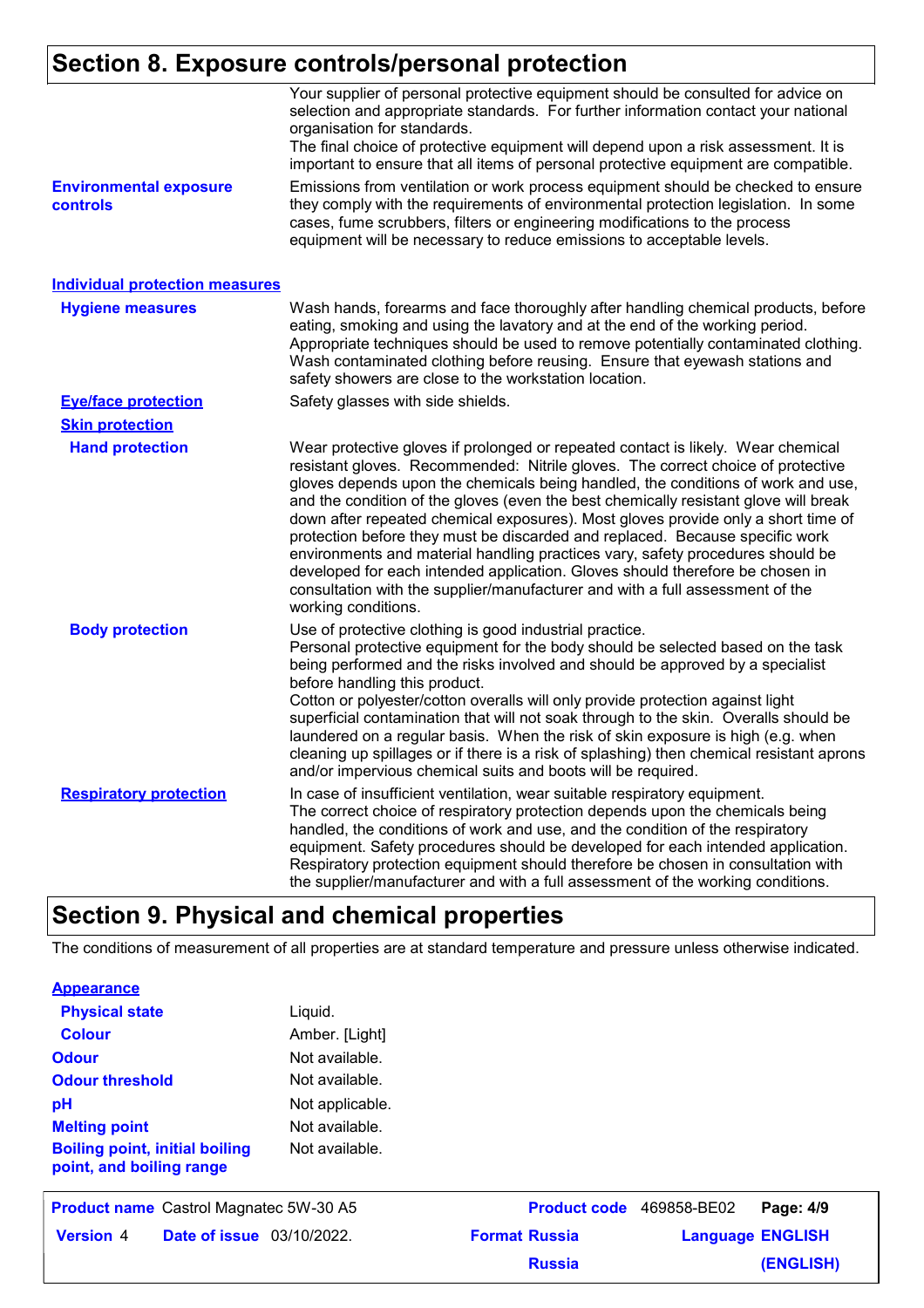### **Section 9. Physical and chemical properties**

### **Evaporation rate** Not available. **Flammability Lower and upper explosion limit/flammability limit**

Not available. Not applicable. Based on - Physical state Flash point Closed cup: 200°C (392°F) [Pensky-Martens]

| <b>Vapour pressure</b>                            |                                                                                                                                                     |                     |         | Vapour Pressure at 20°C |          | Vapour pressure at 50°C |               |  |
|---------------------------------------------------|-----------------------------------------------------------------------------------------------------------------------------------------------------|---------------------|---------|-------------------------|----------|-------------------------|---------------|--|
|                                                   | <b>Ingredient name</b>                                                                                                                              | $mm$ Hg $\parallel$ | kPa     | <b>Method</b>           | mm<br>Hg | kPa                     | <b>Method</b> |  |
|                                                   | Distillates (petroleum),<br>hydrotreated heavy<br>paraffinic                                                                                        | < 0.08              | < 0.011 | <b>ASTM D 5191</b>      |          |                         |               |  |
|                                                   | Distillates (petroleum),<br>hydrotreated heavy<br>paraffinic                                                                                        | < 0.08              | < 0.011 | <b>ASTM D 5191</b>      |          |                         |               |  |
|                                                   | Distillates (petroleum),<br>solvent-dewaxed heavy<br>paraffinic                                                                                     | < 0.08              | < 0.011 | <b>ASTM D 5191</b>      |          |                         |               |  |
|                                                   | Distillates (petroleum),<br>solvent-dewaxed heavy<br>paraffinic                                                                                     | < 0.08              | < 0.011 | <b>ASTM D 5191</b>      |          |                         |               |  |
| <b>Relative vapour density</b>                    | Not available.                                                                                                                                      |                     |         |                         |          |                         |               |  |
| <b>Relative density</b>                           | Not available.                                                                                                                                      |                     |         |                         |          |                         |               |  |
| <b>Density</b>                                    | <1000 kg/m <sup>3</sup> (<1 g/cm <sup>3</sup> ) at 15°C                                                                                             |                     |         |                         |          |                         |               |  |
| <b>Solubility</b>                                 | insoluble in water.                                                                                                                                 |                     |         |                         |          |                         |               |  |
| <b>Partition coefficient: n-</b><br>octanol/water | Mot applicable.                                                                                                                                     |                     |         |                         |          |                         |               |  |
| <b>Auto-ignition temperature</b>                  | Not available.                                                                                                                                      |                     |         |                         |          |                         |               |  |
| <b>Decomposition temperature</b>                  | Not available.                                                                                                                                      |                     |         |                         |          |                         |               |  |
| <b>Viscosity</b>                                  | Kinematic: 56.9 mm <sup>2</sup> /s (56.9 cSt) at 40 $^{\circ}$ C<br>Kinematic: 9.7 to 12.4 mm <sup>2</sup> /s (9.7 to 12.4 cSt) at 100 $^{\circ}$ C |                     |         |                         |          |                         |               |  |
| <b>Particle characteristics</b>                   |                                                                                                                                                     |                     |         |                         |          |                         |               |  |
| <b>Median particle size</b>                       | Mot applicable.                                                                                                                                     |                     |         |                         |          |                         |               |  |

### **Section 10. Stability and reactivity**

| <b>Reactivity</b>                            | No specific test data available for this product. Refer to Conditions to avoid and<br>Incompatible materials for additional information.                                   |
|----------------------------------------------|----------------------------------------------------------------------------------------------------------------------------------------------------------------------------|
| <b>Chemical stability</b>                    | The product is stable.                                                                                                                                                     |
| <b>Possibility of hazardous</b><br>reactions | Under normal conditions of storage and use, hazardous reactions will not occur.<br>Under normal conditions of storage and use, hazardous polymerisation will not<br>occur. |
| <b>Conditions to avoid</b>                   | Avoid all possible sources of ignition (spark or flame).                                                                                                                   |
| <b>Incompatible materials</b>                | Reactive or incompatible with the following materials: oxidising materials.                                                                                                |
| <b>Hazardous decomposition</b><br>products   | Under normal conditions of storage and use, hazardous decomposition products<br>should not be produced.                                                                    |

|                  | <b>Product name</b> Castrol Magnatec 5W-30 A5 | <b>Product code</b> 469858-BE02 |                         | Page: 5/9 |
|------------------|-----------------------------------------------|---------------------------------|-------------------------|-----------|
| <b>Version 4</b> | <b>Date of issue</b> 03/10/2022.              | <b>Format Russia</b>            | <b>Language ENGLISH</b> |           |
|                  |                                               | <b>Russia</b>                   |                         | (ENGLISH) |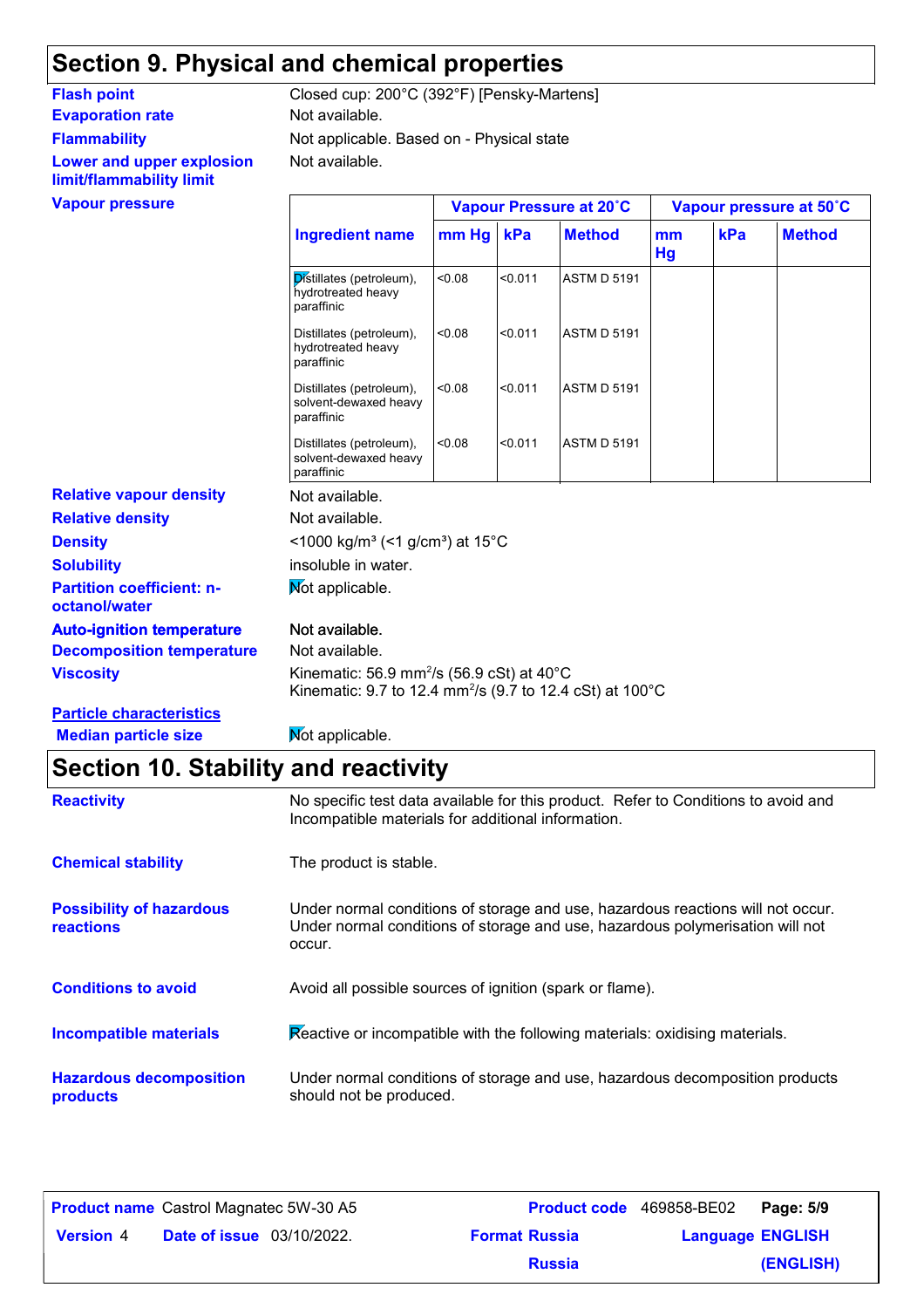## **Section 11. Toxicological information**

#### **Information on toxicological effects**

#### **Aspiration hazard**

| <b>Name</b>                                                                                                         |                                                                                                          | <b>Result</b>                                                                                                                                                                                                                                                                                                                          |  |
|---------------------------------------------------------------------------------------------------------------------|----------------------------------------------------------------------------------------------------------|----------------------------------------------------------------------------------------------------------------------------------------------------------------------------------------------------------------------------------------------------------------------------------------------------------------------------------------|--|
| Distillates (petroleum), hydrotreated heavy paraffinic<br>Distillates (petroleum), solvent-dewaxed heavy paraffinic |                                                                                                          | <b>ASPIRATION HAZARD - Category 1</b><br><b>ASPIRATION HAZARD - Category 1</b>                                                                                                                                                                                                                                                         |  |
| <b>Information on likely routes</b><br>of exposure                                                                  | Routes of entry anticipated: Dermal, Inhalation.                                                         |                                                                                                                                                                                                                                                                                                                                        |  |
| <b>Potential acute health effects</b>                                                                               |                                                                                                          |                                                                                                                                                                                                                                                                                                                                        |  |
| <b>Eye contact</b>                                                                                                  | No known significant effects or critical hazards.                                                        |                                                                                                                                                                                                                                                                                                                                        |  |
| <b>Inhalation</b>                                                                                                   | may be delayed following exposure.                                                                       | Exposure to decomposition products may cause a health hazard. Serious effects                                                                                                                                                                                                                                                          |  |
| <b>Skin contact</b>                                                                                                 | Defatting to the skin. May cause skin dryness and irritation.                                            |                                                                                                                                                                                                                                                                                                                                        |  |
| <b>Ingestion</b>                                                                                                    | No known significant effects or critical hazards.                                                        |                                                                                                                                                                                                                                                                                                                                        |  |
|                                                                                                                     | <b>Symptoms related to the physical, chemical and toxicological characteristics</b>                      |                                                                                                                                                                                                                                                                                                                                        |  |
| <b>Eye contact</b>                                                                                                  | No specific data.                                                                                        |                                                                                                                                                                                                                                                                                                                                        |  |
| <b>Inhalation</b>                                                                                                   | No specific data.                                                                                        |                                                                                                                                                                                                                                                                                                                                        |  |
| <b>Skin contact</b>                                                                                                 | Adverse symptoms may include the following:<br><i>irritation</i><br>dryness<br>cracking                  |                                                                                                                                                                                                                                                                                                                                        |  |
| <b>Ingestion</b>                                                                                                    | No specific data.                                                                                        |                                                                                                                                                                                                                                                                                                                                        |  |
|                                                                                                                     | Delayed and immediate effects as well as chronic effects from short and long-term exposure               |                                                                                                                                                                                                                                                                                                                                        |  |
| <b>Eye contact</b>                                                                                                  |                                                                                                          | Potential risk of transient stinging or redness if accidental eye contact occurs.                                                                                                                                                                                                                                                      |  |
| <b>Skin contact</b>                                                                                                 | Prolonged or repeated contact can defat the skin and lead to irritation, cracking and/<br>or dermatitis. |                                                                                                                                                                                                                                                                                                                                        |  |
| <b>Ingestion</b>                                                                                                    | Ingestion of large quantities may cause nausea and diarrhoea.                                            |                                                                                                                                                                                                                                                                                                                                        |  |
| <b>Potential chronic health effects</b>                                                                             |                                                                                                          |                                                                                                                                                                                                                                                                                                                                        |  |
| <b>General</b>                                                                                                      | <b>USED ENGINE OILS</b><br>high standard of personal hygiene maintained.                                 | Combustion products resulting from the operation of internal combustion engines<br>contaminate engine oils during use. Used engine oil may contain hazardous<br>components which have the potential to cause skin cancer. Frequent or prolonged<br>contact with all types and makes of used engine oil must therefore be avoided and a |  |
| <b>Carcinogenicity</b>                                                                                              | No known significant effects or critical hazards.                                                        |                                                                                                                                                                                                                                                                                                                                        |  |
| <b>Mutagenicity</b>                                                                                                 | No known significant effects or critical hazards.                                                        |                                                                                                                                                                                                                                                                                                                                        |  |
| <b>Teratogenicity</b>                                                                                               | No known significant effects or critical hazards.                                                        |                                                                                                                                                                                                                                                                                                                                        |  |
| <b>Developmental effects</b>                                                                                        | No known significant effects or critical hazards.                                                        |                                                                                                                                                                                                                                                                                                                                        |  |
| <b>Fertility effects</b>                                                                                            | No known significant effects or critical hazards.                                                        |                                                                                                                                                                                                                                                                                                                                        |  |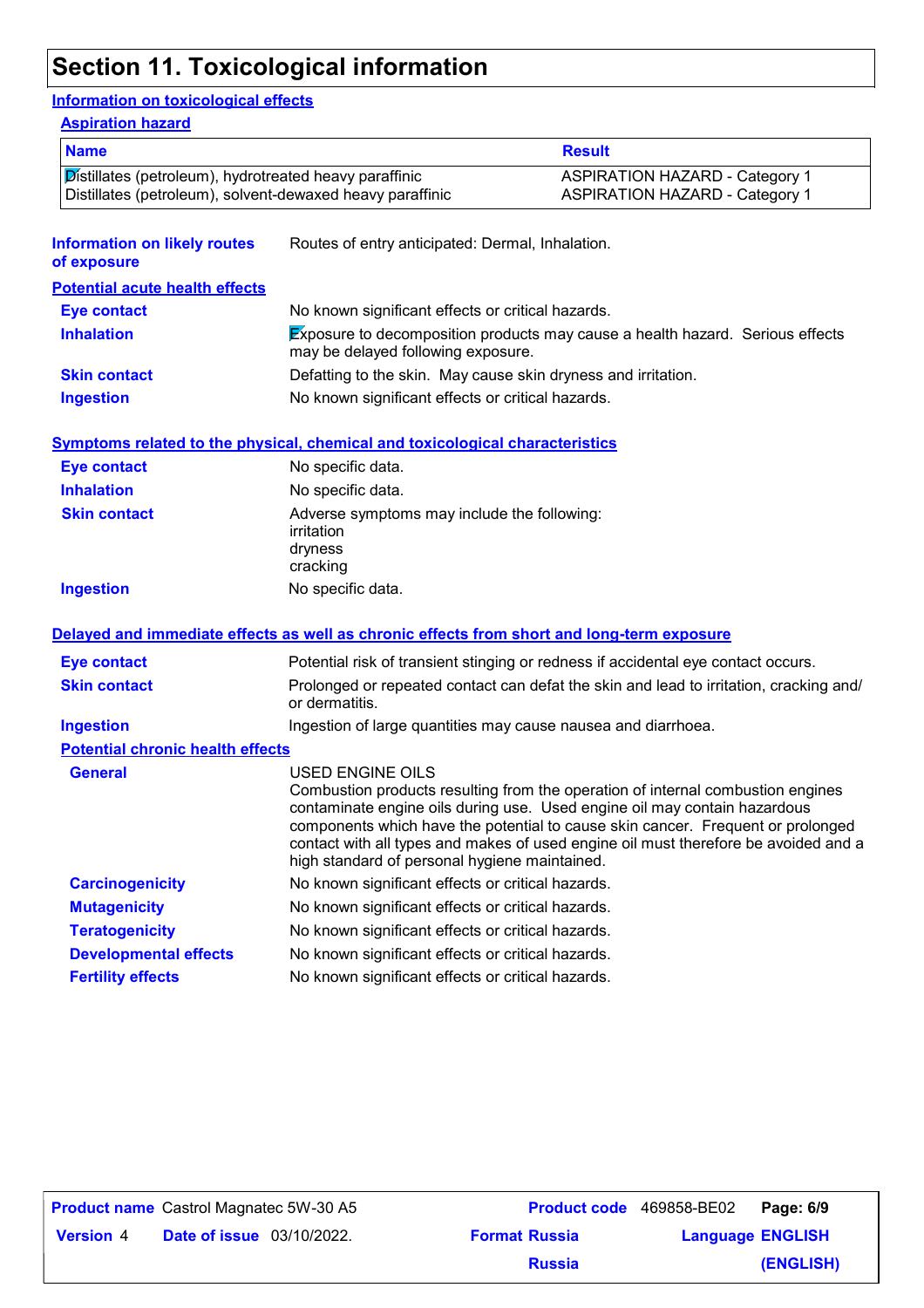### **Section 12. Ecological information**

**Environmental effects** No known significant effects or critical hazards.

### **Persistence and degradability**

Expected to be biodegradable.

#### **Bioaccumulative potential**

This product is not expected to bioaccumulate through food chains in the environment.

| <b>Mobility in soil</b>             |                                                                                                                           |
|-------------------------------------|---------------------------------------------------------------------------------------------------------------------------|
| <b>Mobility</b>                     | Spillages may penetrate the soil causing ground water contamination.                                                      |
| <b>Other ecological information</b> | Spills may form a film on water surfaces causing physical damage to organisms.<br>Oxygen transfer could also be impaired. |

### **Section 13. Disposal considerations**

The generation of waste should be avoided or minimised wherever possible. Significant quantities of waste product residues should not be disposed of via the foul sewer but processed in a suitable effluent treatment plant. Dispose of surplus and non-recyclable products via a licensed waste disposal contractor. Disposal of this product, solutions and any by-products should at all times comply with the requirements of environmental protection and waste disposal legislation and any regional local authority requirements. Waste packaging should be recycled. Incineration or landfill should only be considered when recycling is not feasible. This material and its container must be disposed of in a safe way. Empty containers or liners may retain some product residues. Avoid dispersal of spilt material and runoff and contact with soil, waterways, drains and sewers. **Disposal methods**

### **Section 14. Transport information**

|                                      | <b>IMDG</b>    | <b>IATA</b>              |
|--------------------------------------|----------------|--------------------------|
| <b>UN number</b>                     | Not regulated. | Not regulated.           |
| <b>UN proper</b><br>shipping name    | $\blacksquare$ | ٠                        |
| <b>Transport hazard</b><br>class(es) | $\blacksquare$ | -                        |
| <b>Packing group</b>                 | $\blacksquare$ | $\overline{\phantom{a}}$ |
| <b>Environmental</b><br>hazards      | No.            | No.                      |
| <b>Additional</b><br>information     | ۰              | $\overline{\phantom{0}}$ |

**Special precautions for user** Not available.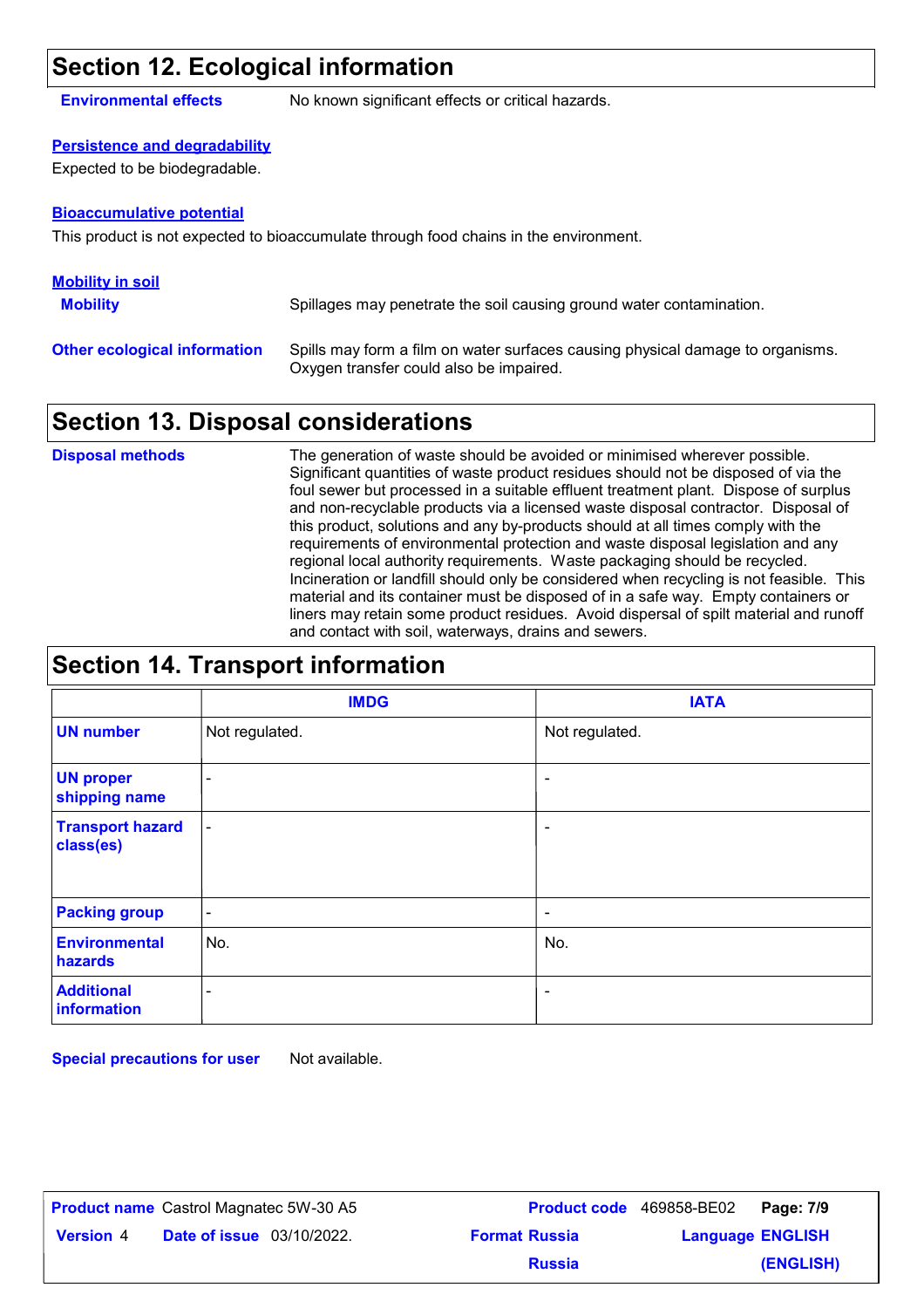### **Section 15. Regulatory information**

#### **Regulation according to other foreign laws**

| <b>REACH Status</b>                                             | The company, as identified in Section 1, sells this product in the EU in compliance<br>with the current requirements of REACH. |
|-----------------------------------------------------------------|--------------------------------------------------------------------------------------------------------------------------------|
| <b>United States inventory</b><br>(TSCA 8b)                     | At least one component is not listed.                                                                                          |
| <b>Australia inventory (AIIC)</b>                               | At least one component is not listed.                                                                                          |
| <b>Canada inventory</b>                                         | At least one component is not listed.                                                                                          |
| <b>China inventory (IECSC)</b>                                  | At least one component is not listed.                                                                                          |
| <b>Japan inventory (CSCL)</b>                                   | At least one component is not listed.                                                                                          |
| <b>Korea inventory (KECI)</b>                                   | All components are listed or exempted.                                                                                         |
| <b>Philippines inventory</b><br>(PICCS)                         | At least one component is not listed.                                                                                          |
| <b>Taiwan Chemical</b><br><b>Substances Inventory</b><br>(TCSI) | All components are listed or exempted.                                                                                         |

### **Section 16. Other information**

| <b>History</b>                    |                                                                                                                                                                                                                                                                                                                                                                                                                                                                                                                                                                                                                                                                                                                                                                                                                                                                                                                                                                                                                       |
|-----------------------------------|-----------------------------------------------------------------------------------------------------------------------------------------------------------------------------------------------------------------------------------------------------------------------------------------------------------------------------------------------------------------------------------------------------------------------------------------------------------------------------------------------------------------------------------------------------------------------------------------------------------------------------------------------------------------------------------------------------------------------------------------------------------------------------------------------------------------------------------------------------------------------------------------------------------------------------------------------------------------------------------------------------------------------|
| <b>Date of printing</b>           | 3/10/2022                                                                                                                                                                                                                                                                                                                                                                                                                                                                                                                                                                                                                                                                                                                                                                                                                                                                                                                                                                                                             |
| Date of issue/Date of<br>revision | 3/10/2022                                                                                                                                                                                                                                                                                                                                                                                                                                                                                                                                                                                                                                                                                                                                                                                                                                                                                                                                                                                                             |
| Date of previous issue            | 6/28/2021                                                                                                                                                                                                                                                                                                                                                                                                                                                                                                                                                                                                                                                                                                                                                                                                                                                                                                                                                                                                             |
| <b>Version</b>                    | 4                                                                                                                                                                                                                                                                                                                                                                                                                                                                                                                                                                                                                                                                                                                                                                                                                                                                                                                                                                                                                     |
| <b>Prepared by</b>                | <b>Product Stewardship</b>                                                                                                                                                                                                                                                                                                                                                                                                                                                                                                                                                                                                                                                                                                                                                                                                                                                                                                                                                                                            |
| <b>Key to abbreviations</b>       | ATE = Acute Toxicity Estimate<br><b>BCF</b> = Bioconcentration Factor<br>GHS = Globally Harmonized System of Classification and Labelling of Chemicals<br>IATA = International Air Transport Association<br>IBC = Intermediate Bulk Container<br><b>IMDG = International Maritime Dangerous Goods</b><br>LogPow = logarithm of the octanol/water partition coefficient<br>MARPOL = International Convention for the Prevention of Pollution From Ships,<br>1973 as modified by the Protocol of 1978. ("Marpol" = marine pollution)<br>REACH = Registration, Evaluation, Authorisation and Restriction of Chemicals<br>Regulation [Regulation (EC) No. 1907/2006]<br>$UN = United Nations$<br>Varies = may contain one or more of the following 64741-88-4, 64741-89-5,<br>64741-95-3, 64741-96-4, 64742-01-4, 64742-44-5, 64742-45-6, 64742-52-5,<br>64742-53-6, 64742-54-7, 64742-55-8, 64742-56-9, 64742-57-0, 64742-58-1,<br>64742-62-7, 64742-63-8, 64742-65-0, 64742-70-7, 72623-85-9, 72623-86-0,<br>72623-87-1 |
| <b>References</b>                 | Not available.                                                                                                                                                                                                                                                                                                                                                                                                                                                                                                                                                                                                                                                                                                                                                                                                                                                                                                                                                                                                        |
|                                   |                                                                                                                                                                                                                                                                                                                                                                                                                                                                                                                                                                                                                                                                                                                                                                                                                                                                                                                                                                                                                       |

**Indicates information that has changed from previously issued version.**

#### **Notice to reader**

All reasonably practicable steps have been taken to ensure this data sheet and the health, safety and environmental information contained in it is accurate as of the date specified below. No warranty or representation, express or implied is made as to the accuracy or completeness of the data and information in this data sheet.

The data and advice given apply when the product is sold for the stated application or applications. You should not use the product other than for the stated application or applications without seeking advice from BP Group.

It is the user's obligation to evaluate and use this product safely and to comply with all applicable laws and regulations. The BP Group shall not be responsible for any damage or injury resulting from use, other than the stated product use

|                  | <b>Product name</b> Castrol Magnatec 5W-30 A5 |                      | <b>Product code</b> 469858-BE02 <b>Page: 8/9</b> |           |
|------------------|-----------------------------------------------|----------------------|--------------------------------------------------|-----------|
| <b>Version 4</b> | <b>Date of issue</b> 03/10/2022.              | <b>Format Russia</b> | <b>Language ENGLISH</b>                          |           |
|                  |                                               | <b>Russia</b>        |                                                  | (ENGLISH) |